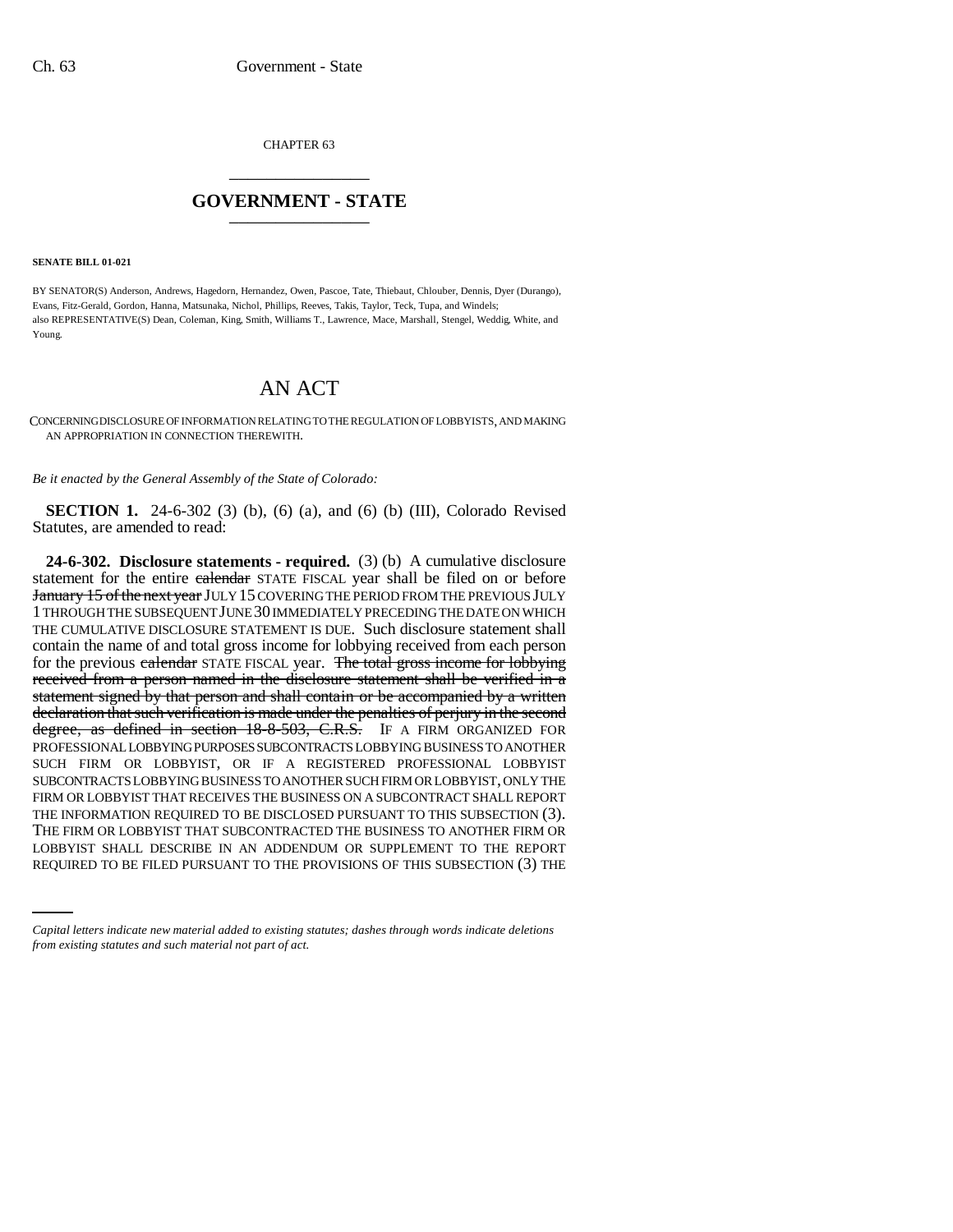TOTAL GROSS INCOME RECEIVED FROM LOBBYING THAT IS BEING CONTEMPORANEOUSLY REPORTED BY ANOTHER FIRM OR LOBBYIST.

(6) (a) DURING THE PERIOD THAT THE GENERAL ASSEMBLY IS NOT IN SESSION, a registered professional lobbyist shall notify the secretary of state in writing within five working days of AFTER an oral or written agreement to engage in lobbying for any person not disclosed in the registration statement filed pursuant to section 24-6-303 (1). DURING THE PERIOD THAT THE GENERAL ASSEMBLY IS IN SESSION, A REGISTERED PROFESSIONAL LOBBYIST SHALL NOTIFY THE SECRETARY OF STATE AFTER AN AGREEMENT TO ENGAGE IN LOBBYING FOR ANY PERSON NOT DISCLOSED IN THE REGISTRATION STATEMENT FILED PURSUANT TO SECTION 24-6-303 (1), EITHER BY MEANS OF THE ELECTRONIC FILING SYSTEM CREATED IN SECTION 24-6-303 (6.3) OR BY FACSIMILE TRANSMISSION IN ACCORDANCE WITH THE FOLLOWING:

(I) IN THE CASE OF A WRITTEN AGREEMENT TO ENGAGE THE LOBBYIST, DISCLOSURE SHALL BE MADE WITHIN TWENTY-FOUR HOURS AFTER THE DATE OF THE AGREEMENT; AND

(II) IN THE CASE OF AN ORAL AGREEMENT TO ENGAGE THE LOBBYIST, THE DISCLOSURE SHALL BE MADE WITHIN TWENTY-FOUR HOURS AFTER THE DATE OF A SUBSEQUENT WRITTEN AGREEMENT BETWEEN THE PARTIES, THE COMMENCING OF LOBBYING ACTIVITIES, OR THE DATE THE LOBBYIST RECEIVES ANY PAYMENT ON THE AGREEMENT, WHICHEVER OCCURS FIRST.

(b) A registered professional lobbyist who provides the notification under paragraph (a) of this subsection (6) shall file, concurrently with the next disclosure statement due after such notification, a signed written statement that contains:

(III) An estimate of the gross income for lobbying that will be received by the registered professional lobbyist from such person during the calendar year in which the written statement is filed.

**SECTION 2.** The introductory portion to 24-6-303 (1) and 24-6-303 (1) (d), (1.5), and (3), Colorado Revised Statutes, are amended, and the said 24-6-303 is further amended BY THE ADDITION OF THE FOLLOWING NEW SUBSECTIONS, to read:

**24-6-303. Registration as professional lobbyist - filing of disclosure statements - certificate of registration.** (1) Any professional lobbyist, before engaging in lobbying, shall register with the secretary of state, PAY A FEE IN ACCORDANCE WITH THE REQUIREMENTS OF SUBSECTION (1.3) OF THIS SECTION, and file a written OR ELECTRONIC registration statement which THAT shall contain:

(d) The name, address, and telephone number of any person by whom the professional lobbyist or firm organized for professional lobbying is paid or is to be paid for such lobbying. and an estimate of the gross income for lobbying to be received from such person for the ensuing calendar year.

(1.3) (a) AT THE TIME A PROFESSIONAL LOBBYIST FILES A REGISTRATION STATEMENT IN ACCORDANCE WITH SUBSECTION (1) OF THIS SECTION PRIOR TO ENGAGING IN LOBBYING, AND EACH TIME SUCH LOBBYIST FILES AN UPDATED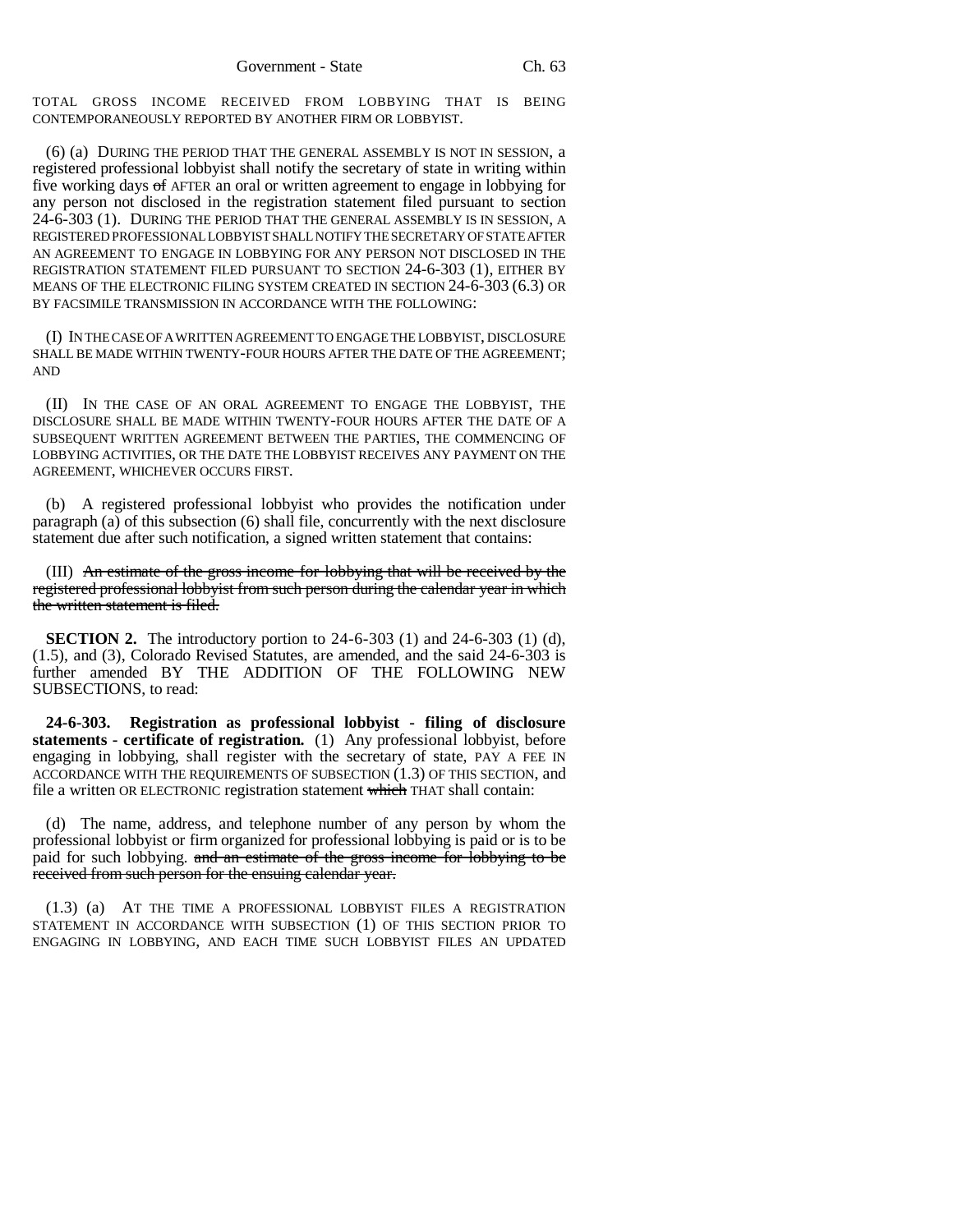#### Ch. 63 Government - State

REGISTRATION STATEMENT IN ACCORDANCE WITH SUBSECTION (1.5) OF THIS SECTION, SUCH INDIVIDUAL SHALL PAY A REGISTRATION FEE NOT TO EXCEED FIFTY DOLLARS. THE ACTUAL FEE TO BE CHARGED SHALL BE SET BY THE SECRETARY OF STATE BY RULE PROMULGATED IN ACCORDANCE WITH ARTICLE 4 OF THIS TITLE AND SHALL BE SET AT A LEVEL THAT OFFSETS THE COSTS TO THE SECRETARY OF STATE OF PROVIDING ELECTRONIC ACCESS TO INFORMATION PURSUANT TO SECTION 24-6-304 (2) AND IN PROCESSING AND MAINTAINING THE DISCLOSURE INFORMATION REQUIRED BY THIS PART 3. THE SECRETARY OF STATE SHALL CHARGE A REDUCED FEE TO A PROFESSIONAL LOBBYIST THAT FILES HIS OR HER REGISTRATION STATEMENT PURSUANT TO PARAGRAPH (b) OF SUBSECTION (6.3) OF THIS SECTION. THE SECRETARY OF STATE MAY WAIVE THE FEE OF A REGISTERED PROFESSIONAL LOBBYIST FOR A NOT-FOR-PROFIT ORGANIZATION WHO DERIVES HIS OR HER COMPENSATION SOLELY FROM THE ORGANIZATION. A VOLUNTEER LOBBYIST AS DEFINED IN SECTION 24-6-301 (7) SHALL BE EXEMPT FROM THE REQUIREMENT TO PAY THE REGISTRATION FEE MANDATED BY THIS PARAGRAPH (a).

(b) ALL FEES COLLECTED PURSUANT TO THE PROVISIONS OF THIS SUBSECTION (1.3) SHALL BE CREDITED TO THE DEPARTMENT OF STATE CASH FUND CREATED IN SECTION 24-21-104 (3) (b).

(1.5) A professional lobbyist shall file an updated registration statement on or before January 15 JULY 15 of each year unless at that time he OR SHE is no longer a professional lobbyist. Registration under this subsection (1.5) shall be effective until **January 15 JULY 1 of the next year.** 

(3) CONSISTENT WITH THE REQUIREMENTS OF SUBSECTION (6.3) OF THIS SECTION, A HARD COPY OF all registration statements and disclosure statements of professional lobbyists shall be compiled by the secretary of state within thirty days after the end of the calendar month for which such information is filed and shall be organized alphabetically according to the names of the professional lobbyists.

(6.3) (a) NO LATER THAN JANUARY 1, 2002, THE SECRETARY OF STATE SHALL ESTABLISH, OPERATE, AND MAINTAIN A SYSTEM THAT ENABLES ELECTRONIC FILING OF THE REPORTS REQUIRED BY THIS PART 3 BY UTILIZING THE INTERNET. RULES CONCERNING THE MANNER IN WHICH REPORTS REQUIRED BY THIS PART 3 MAY BE FILED ELECTRONICALLY, INCLUDING BUT NOT LIMITED TO THE INFORMATION TO BE CONTAINED IN SUCH REPORTS, THE PROCEDURE FOR AMENDING SUCH REPORTS, AND PUBLIC ACCESS TO THE ELECTRONIC FILING SYSTEM, SHALL BE PROMULGATED BY THE SECRETARY OF STATE IN ACCORDANCE WITH ARTICLE 4 OF THIS TITLE.

(b) IN ADDITION TO ANY OTHER METHOD OF FILING, ANY PERSON SUBJECT TO THE FILING REQUIREMENTS OF THIS PART 3 OR HIS OR HER DULY AUTHORIZED AGENT MAY USE THE ELECTRONIC FILING SYSTEM DESCRIBED IN PARAGRAPH (a) OF THIS SUBSECTION (6.3) IN ORDER TO MEET SUCH FILING REQUIREMENTS.

**SECTION 3.** 24-6-304 (2), Colorado Revised Statutes, is amended to read:

**24-6-304. Records - preservation - public inspection - electronic access.** (2) (a) Any statement required by this part 3 to be filed with the secretary of state shall be preserved by the secretary of state for a period of five years after the date of filing, shall constitute part of the public records of that office, and shall be open and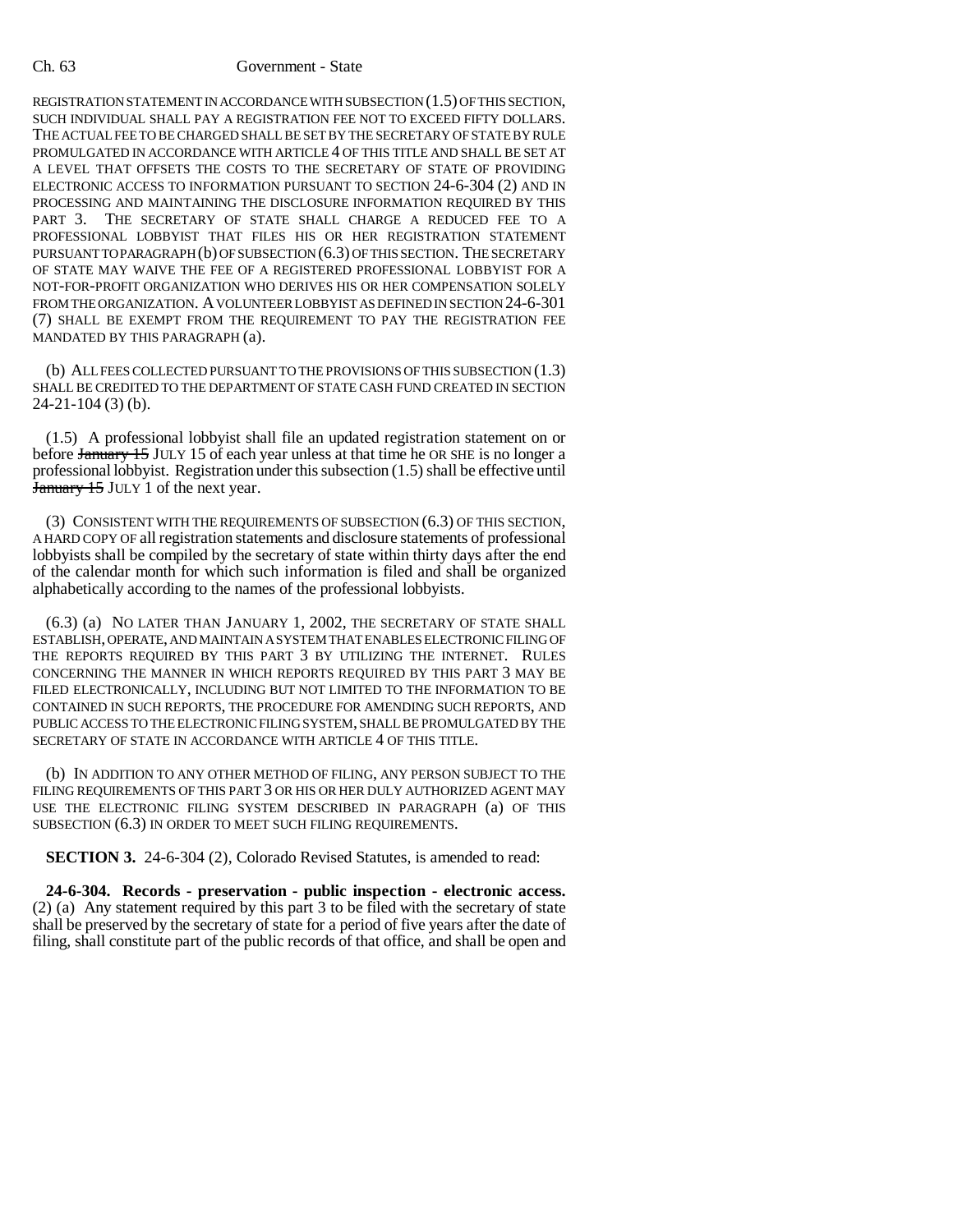Government - State Ch. 63

readily accessible for public inspection. The secretary of state shall implement a computer information system that will allow computer users to cross-reference and review, using the name of a registered professional lobbyist or any other person, any disclosure statement or other written statement filed pursuant to section 24-6-302 and registration statement filed pursuant to section 24-6-303 on which the name of such lobbyist or other person appears.

(b) NO LATER THAN JANUARY 1, 2002, THE SECRETARY OF STATE SHALL ESTABLISH, OPERATE, AND MAINTAIN A WEB SITE ON THE INTERNET, OR MODIFY AN EXISTING SITE, THAT WILL ALLOW COMPUTER USERS ELECTRONIC READ-ONLY ACCESS TO THE INFORMATION REQUIRED TO BE FILED BY THIS PART 3 FREE OF CHARGE. ALL INFORMATION REQUIRED TO BE FILED BY THIS PART 3 THAT IS FILED ELECTRONICALLY SHALL BE MADE AVAILABLE:

### (I) ON THE WEB SITE WITHIN TWENTY-FOUR HOURS AFTER FILING; AND

(II) IN A FORM THAT ALLOWS A COMPUTER USER TO CROSS-REFERENCE AND REVIEW, USING THE NAME OF A REGISTERED PROFESSIONAL LOBBYIST OR ANY OTHER PERSON, ANY DISCLOSURE STATEMENT OR OTHER WRITTEN STATEMENT FILED PURSUANT TO SECTION 24-6-302 AND REGISTRATION STATEMENT FILED PURSUANT TO SECTION 24-6-303 ON WHICH THE NAME OF SUCH LOBBYIST OR OTHER PERSON APPEARS.

**SECTION 4.** 24-6-305 (3), Colorado Revised Statutes, is amended, and the said 24-6-305 is further amended BY THE ADDITION OF A NEW SUBSECTION, to read:

**24-6-305. Powers of the secretary of state - granting and revoking of certificates - barring from registration - imposition of fine - notification of** substantial violation. (3) If the secretary of state has reasonable grounds to believe that any person is in violation of section  $24-6-302$  or section  $24-6-303$ ,  $(4)$ , the secretary of state may, after notice has been given and a hearing held in accordance with the provisions of article 4 of this title, issue a cease and desist order. Such order shall set forth the provisions of this part 3 found to be violated and the facts found to be the violation. Any person subject to a cease and desist order shall be entitled, upon request, to judicial review in accordance with the provisions of article 4 of this title.

(4) THE SECRETARY OF STATE SHALL TIMELY INFORM THE PRESIDENT OF THE STATE SENATE AND THE SPEAKER OF THE STATE HOUSE OF REPRESENTATIVES WHENEVER THE SECRETARY OF STATE HAS REASONABLE GROUNDS TO BELIEVE THAT A VIOLATION OF SECTION 24-6-302 OR 24-6-303 HAS OCCURRED THAT THE SECRETARY OF STATE DEEMS SUBSTANTIAL.

**SECTION 5.** 24-6-402 (3) (a) (III), Colorado Revised Statutes, is amended to read:

**24-6-402. Meetings - open to public.** (3) (a) The members of a state public body subject to this part 4, upon the announcement by the state public body to the public of the topic for discussion in the executive session and the affirmative vote of two-thirds of the entire membership of the body after such announcement, may hold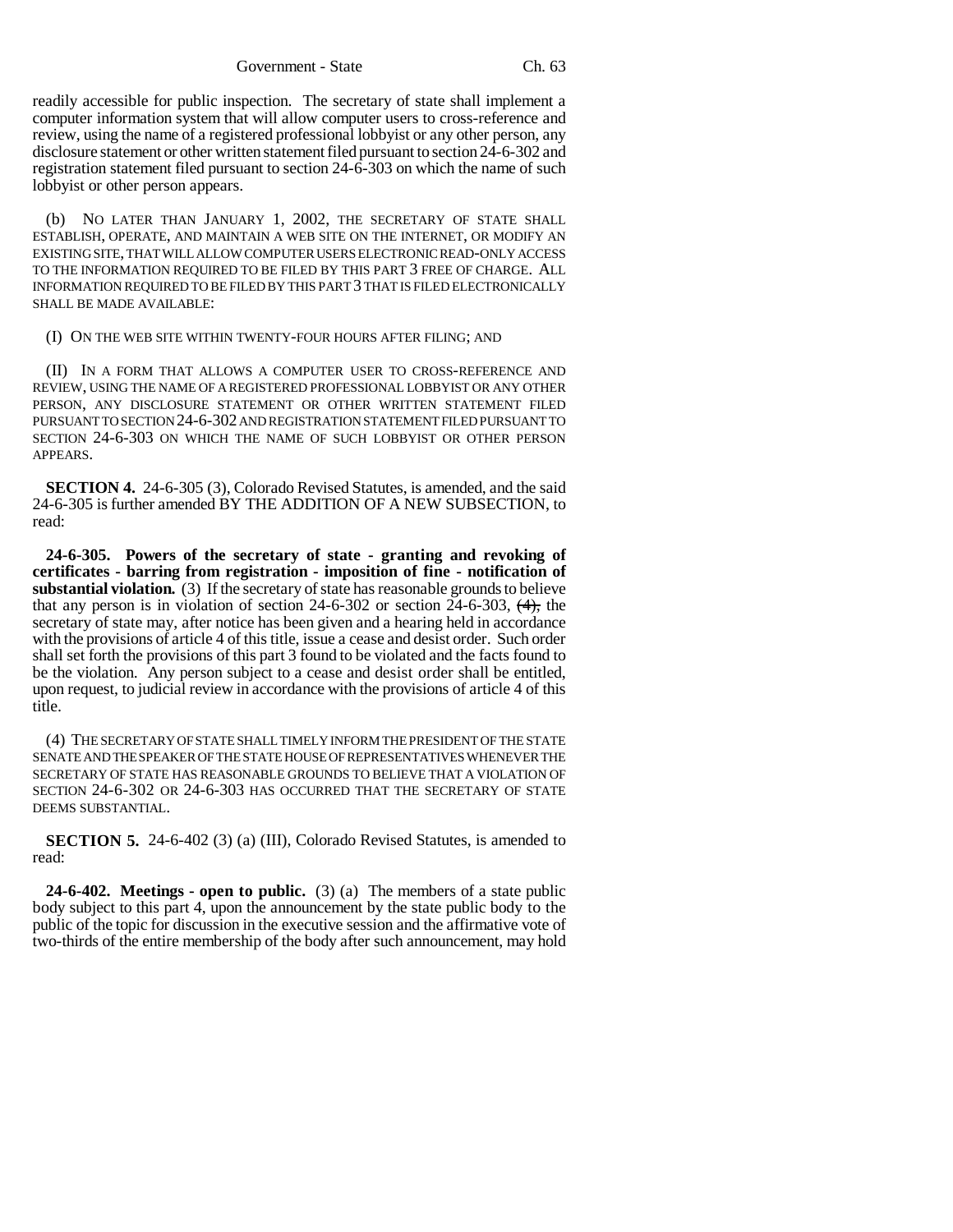#### Ch. 63 Government - State

an executive session only at a regular or special meeting and for the sole purpose of considering any of the matters enumerated in paragraph (b) of this subsection (3) or the following matters; except that no adoption of any proposed policy, position, resolution, rule, regulation, or formal action shall occur at any executive session that is not open to the public:

(III) Matters required to be kept confidential by federal law or rules,  $\sigma$  state statutes, OR IN ACCORDANCE WITH THE REQUIREMENTS OF ANY JOINT RULE OF THE SENATE AND THE HOUSE OF REPRESENTATIVES PERTAINING TO LOBBYING PRACTICES;

**SECTION 6.** 24-72-204 (1), Colorado Revised Statutes, is amended BY THE ADDITION OF A NEW PARAGRAPH to read:

**24-72-204. Allowance or denial of inspection - grounds - procedure - appeal.** (1) The custodian of any public records shall allow any person the right of inspection of such records or any portion thereof except on one or more of the following grounds or as provided in subsection (2) or (3) of this section:

(d) SUCH INSPECTION WOULD BE CONTRARY TO THE REQUIREMENTS OF ANY JOINT RULE OF THE SENATE AND THE HOUSE OF REPRESENTATIVES PERTAINING TO LOBBYING PRACTICES.

**SECTION 7. Appropriation.** In addition to any other appropriation, there is hereby appropriated, out of any moneys in the department of state cash fund created in section 24-21-104 (3) (b), Colorado Revised Statues, not otherwise appropriated, to the department of state, for the fiscal year beginning July 1, 2001, the sum of twenty-one thousand four hundred dollars (\$21,400), or so much thereof as may be necessary, for the implementation of this act.

**SECTION 8. Effective date.** (1) That portion of section 2 of this act creating a new section 24-6-303 (6.3), Colorado Revised Statutes, and section 3 of this act shall take effect January 1, 2002.

(2) Section 5 of this act shall take effect upon passage.

(3) All other sections of this act shall take effect July 1, 2001; except that, with respect to that portion of sections 1 and 2 of this act amending the registration requirements contained in sections 24-6-302 and 24-6-303, Colorado Revised Statutes, the only statements required to be filed by July 15, 2001, shall be the updated registration statement in conformity with the provisions of section 24-6-303 (1.5), Colorado Revised Statutes, and a cumulative disclosure statement in conformity with the provisions of section 24-6-302 (3) (b), Colorado Revised Statutes, which, for the 2001 calendar year only, shall cover the period January 1, 2001, through June 30, 2001. Thereafter, cumulative disclosure statements shall be filed covering the entire state fiscal year in conformity with the provisions of section 24-6-302 (3) (b), Colorado Revised Statutes.